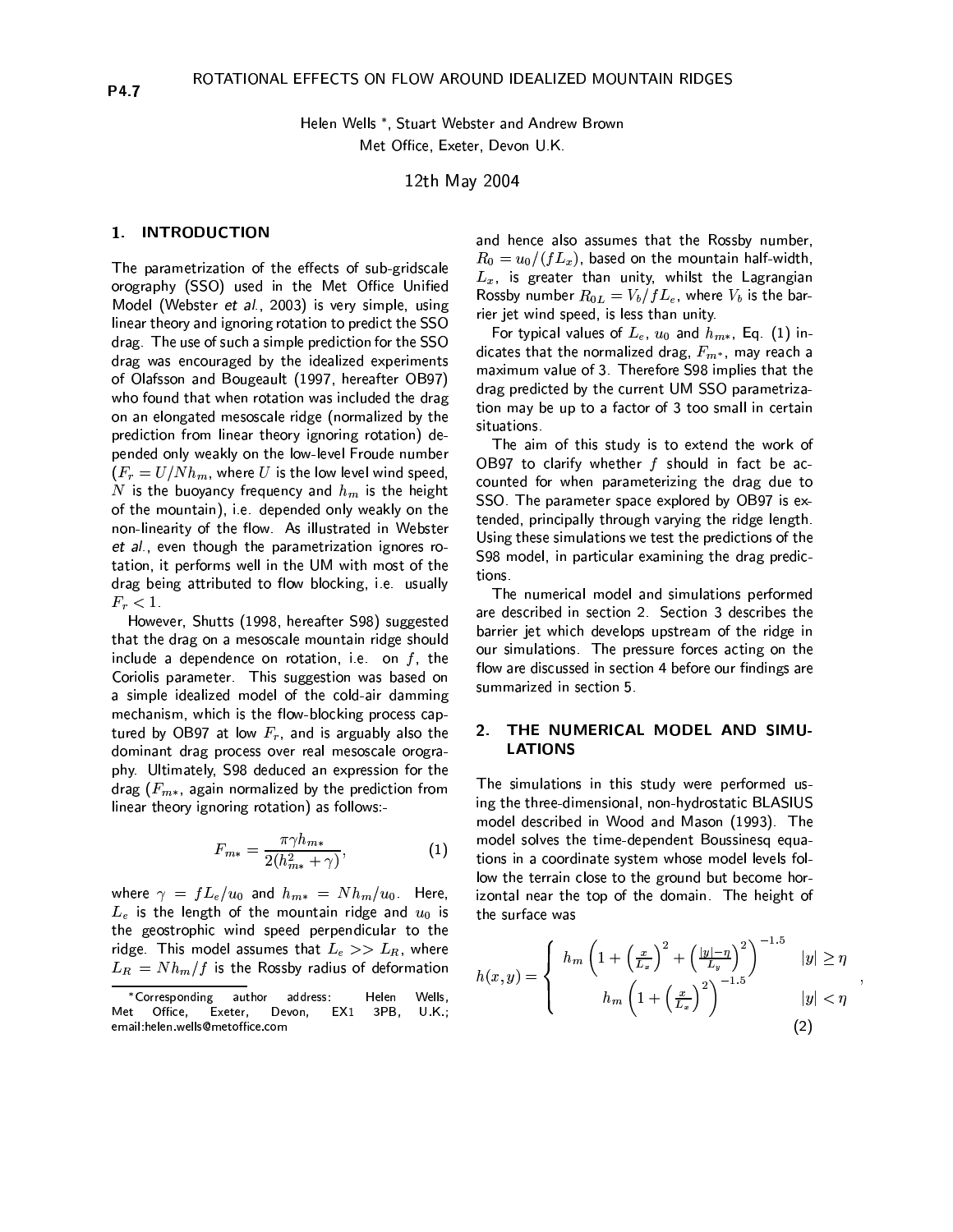where  $\eta$  is the half-length of the flat section of the ridge and  $L_y$  is the half-length of the tapered ends of the ridge.  $L_x$  and  $L_y$  were fixed at 40km. This mountain shape corresponded to a flat ridge in the across-wind  $(y)$  direction, tapered at both ends by a witch of Agnesi shape. In the along-wind  $(x)$  direction the mountain had a witch of Agnesi shape. This mountain shape was chosen because it retains its height for most of it's length and is therefore similar to the ridge which S98 envisaged. In order to compare our results with those of other studies (e.g. OB97) we calculated the ridge length of a standard Agnesi mountain (i.e.  $\eta = 0$ ) which would give the same linear drag as our mountain. Thus we consider our ridges to have an effective ridge length,  $L_e$  of  $L_e = 2\eta + L_y.$ 

As our simulations were designed to test S98's drag predictions (our Eq. 1),  $\gamma$  was the main parameter varied. In the simulations  $\gamma$  was principally varied by increasing the ridge length,  $L_e$ , from 40 -1080 km. Additionally  $\gamma$  was varied by changing  $f$ and  $u_o$  from the basic setup of  $f = 1 \times 10^{-4}$ s<sup>-1</sup> and  $u_0 = 10$ ms<sup>1</sup>. Most of the simulations had a free-slip lower boundary condition and  $h_{m*} = 2.7$ . In order to further explore the parameter space, simulations were also run with  $h_{m*} = 5.4$ . The sensitivity to friction was investigated by repeating a small subset of our simulations with a no-slip lower boundary condition. The simulations were run to  $10^5$ s, by which time the drag force was varying by less than 10%.

### THE BARRIER JET  $3<sub>1</sub>$

A barrier jet is a mountain parallel wind which occurs on the upwind slope of a mountain. Barrier jets develop when the oncoming flow is decelerated by a high pressure region upstream of the mountain causing a net force to the left (in the northern hemisphere) as a result of geostrophic imbalance (Smith 1982). This imbalance forces a greater volume of air to flow round the northern end of the ridge (for westerly flow) creating a barrier jet. Figure 1 shows the velocity component,  $v$ , in the positive  $y$  (northward) direction for a free-slip run with  $\gamma = 10.4$ ,  $L_e = 520$ km and  $f = 2 \times 10^{-4}$ s<sup>-1</sup>. The barrier jet is clearly visible in Fig. 1 as a region of strong, positive  $v$  winds near the northern end of the ridge. In fact, the peak wind speed in the barrier jet was greater than  $u_0$  in all of our simulations.

The characteristics of the barrier jet vary significantly between simulations. For example the maximum speed of the barrier jet increases from  $1.5u_0$ to  $4.1u_0$  when the ridge length is increased from



Figure 1: (a) is a plan view of the northward component of the wind,  $v$ . The thick solid lines are the mountain contours at 100m and 1000m respectively. (b) shows a cross-section of  $v$  at the northern end of the ridge (the position is indicated by the horizontal thick solid line on plot (a)) The contour interval is 5.0ms<sup>1</sup> with positive values denoted by solid lines and negative values denoted by dashed lines.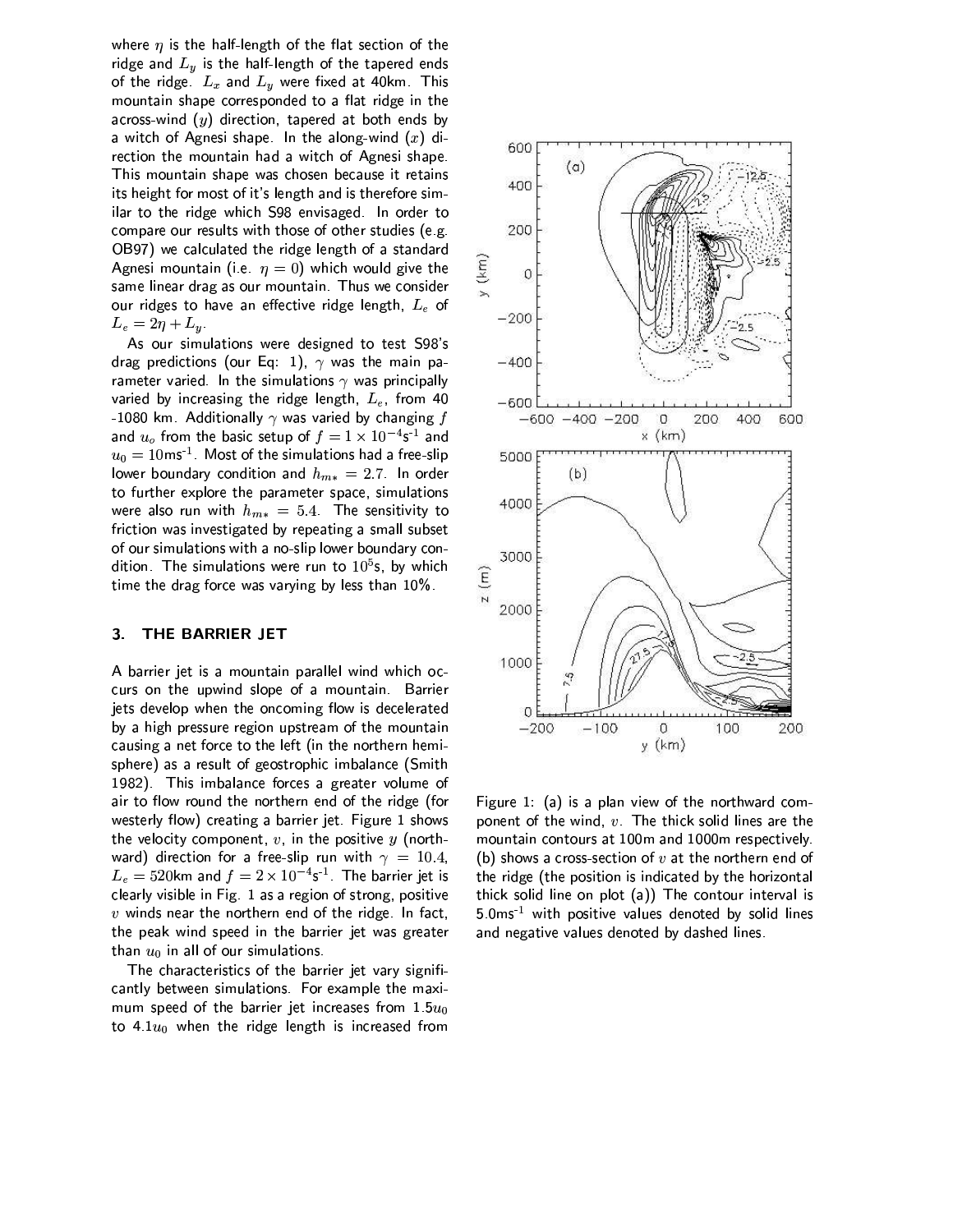

Figure 2: Normalized drag force in the model simulations and as predicted by S98 (our equation 1) plotted against  $\gamma$  for (a)  $h_{m*}=2.7$  (b)  $h_{m*}=5.4$ .

40km to 1080km. The introduction of frictional effects substantially decelerates the barrier jet as well as raising the jet core off the surface.

# PRESSURE FORCES ACTING ON THE  $\mathbf{4}$ **FLOW**

The pressure forces acting on the mountain can be separated into a drag force  $F_x$  which acts parallel to the incident flow and a lift force  $F_y$  which acts perpendicular to the incident flow. These forces are defined as

$$
F_x = \int_{-\infty}^{\infty} \int_{-\infty}^{\infty} p' \frac{\partial h(x, y)}{\partial x} dx dy, \tag{3}
$$

$$
F_y = \int_{-\infty}^{\infty} \int_{-\infty}^{\infty} p' \frac{\partial h(x, y)}{\partial y} dx dy, \qquad (4)
$$

where  $p'$  is the pressure perturbation.

#### 41 **DRAG FORCE**

One of the main aims of this study is to assess the impact of rotational effects on drag and to assess whether this impact is as large as the heuristic model of S98 suggests. Thus Fig. 2 shows the normalized modeled drag force plotted against  $\gamma$  for all the simulations performed. Note that the drag force is normalized by the drag prediction from linear theory.

It is clear from Figs.  $2(a)$  and  $(b)$  that the modeled drag force increases approximately linearly with  $\gamma$  Thus a key result of this work is that it confirms S98's prediction that  $\gamma$  is a controlling parameter of the drag force in the blocked flow regime.

Comparison of Fig. 2(a) with Fig. 2(b) shows that the modeled drag force is also sensitive to  $h_{m*}$ , with smaller drag forces occurring for larger  $h_{m*}$ . This is consistent with OB97 who observed that the normalized drag decreased slightly for large  $h_{m*}$ . However, we find a much stronger dependence. For example our simulations show that when  $\gamma = 2$  increasing the hill height from  $h_{m*} = 2.7$  to 5.4 results in a 60% decrease in drag.

A comparison of the no-slip simulations with their free-slip equivalents indicates that frictional effects generally increase the drag force by about 15%.

Also shown in Fig. 2 is the drag force predicted by S98 (our Eq. 1) for each of the simulations. It is clear that the modeled dependence on  $\gamma$  is much weaker than that predicted by S98 and so as  $\gamma$  gets larger, the modeled drag force diverges more from Eq. 1. This discrepancy arises because, in order to get an estimate of total drag from his upstream cold air damming model, S98 assumed that the drag force downstream of the mountain was equal to the drag force upstream of the mountain (as the S98 model gives no information about the downstream flow conditions). Analysis of our results (not shown) reveals that the majority of the drag occurs upstream of the ridge axis and hence we find that S98 overestimates the dependence of the total drag force on  $\gamma$ . However, comparison of S98's prediction of the upstream component of the drag (i.e.  $0.5*F_{m*}$ ) with our simulations reveals that the S98 model was better at predicting the upstream component of the drag than predicting the total drag, although the dependence of the upstream drag force on  $\gamma$  was still overestimated by the S98 model

### 4.2 **LIFT FORCE**

The lift force (Eq. 4) acts perpendicular to the incident flow and accounts for a significant proportion of the total pressure force in some of the simulations. The lift force arises due to asymmetry in the attached counter-rotating wake vortices as rotational effects cause the recirculation associated with the vortex attached to the northern end of the ridge to be strongest, leading to a southward directed force on the mountain. Note that the lift force in these simulations is not a drag force due to the turning of the incident wind, as it acts in the sense to accelerate the barrier jet rather than decelerate it.

An analysis of the variation in the lift force between different simulations (not shown) revealed that it does not scale on any of the relevant non-dimensional numbers. The lift force is most significant in the case of relatively short, high ridges with it reaching